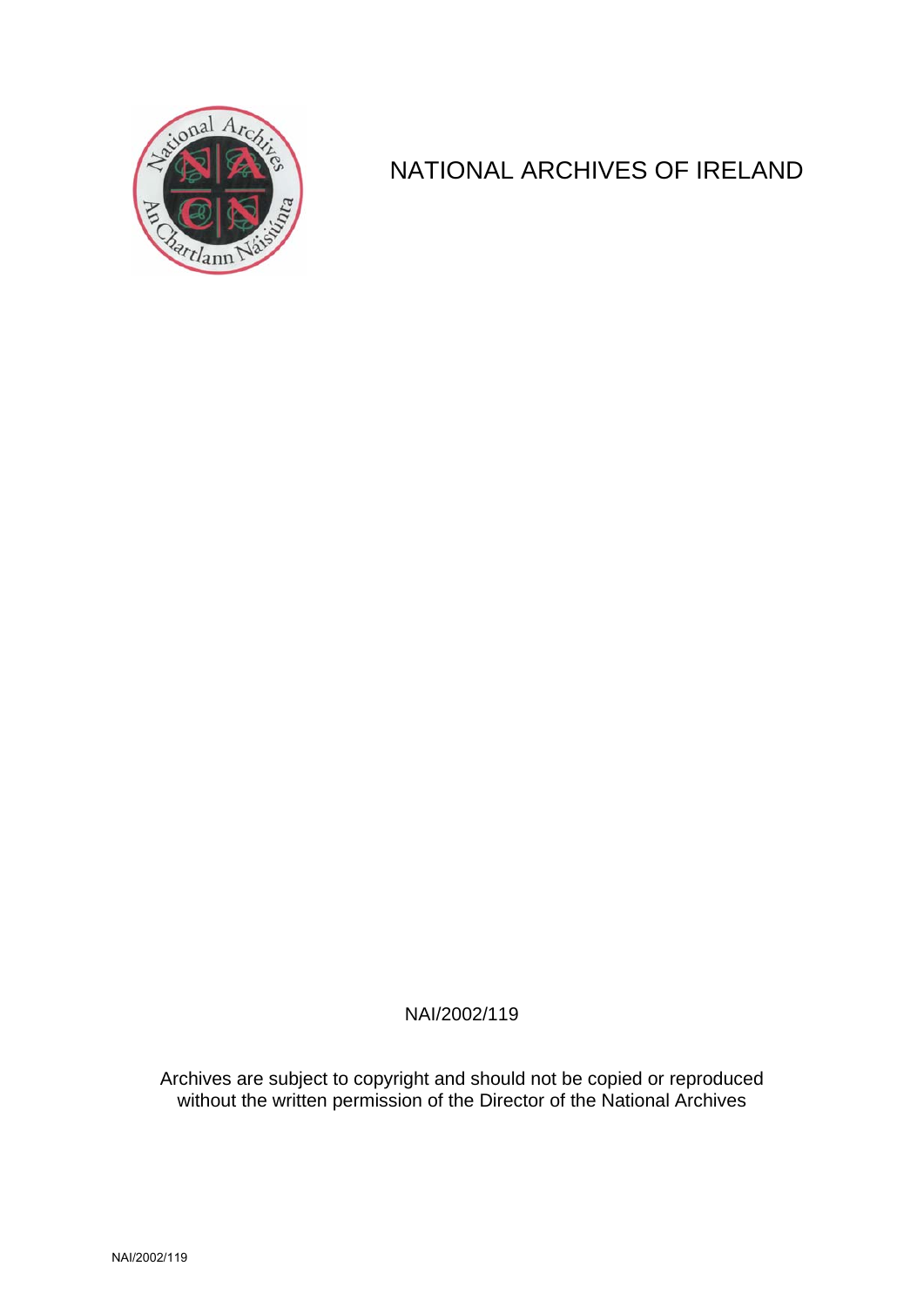## INFORMAL WILL.

W.O. No.: E/  $\left\{ \begin{array}{cc} 1 & 0 & \text{non-1.} \\ 0 & 1 & \text{non-1.} \\ 0 & 0 & \text{non-1.} \end{array} \right\}$ 

Record No. 395/666 789/18/19

The enclosed document dated  $1/6/7$ Name Robert Steenson and signed R. Steenson.

Regtl. No. 16 9823 friendle appears to have been written

Died at Egypt

or executed by the person Regt. 2nd Bu Royal Suit named in the margin while service" within the meaning of the Wills Act, 1837, and has been recognised by the War Department as con-Date of Death  $\beta$  - 5 - 1918 stituting a valid will.

Al Spalding

for the Assistant Financial Secretary.

**WAR OFFICE.** 

Date  $21 \cdot 12 \cdot 18$ 

H. 16/1905

NAI/2002/119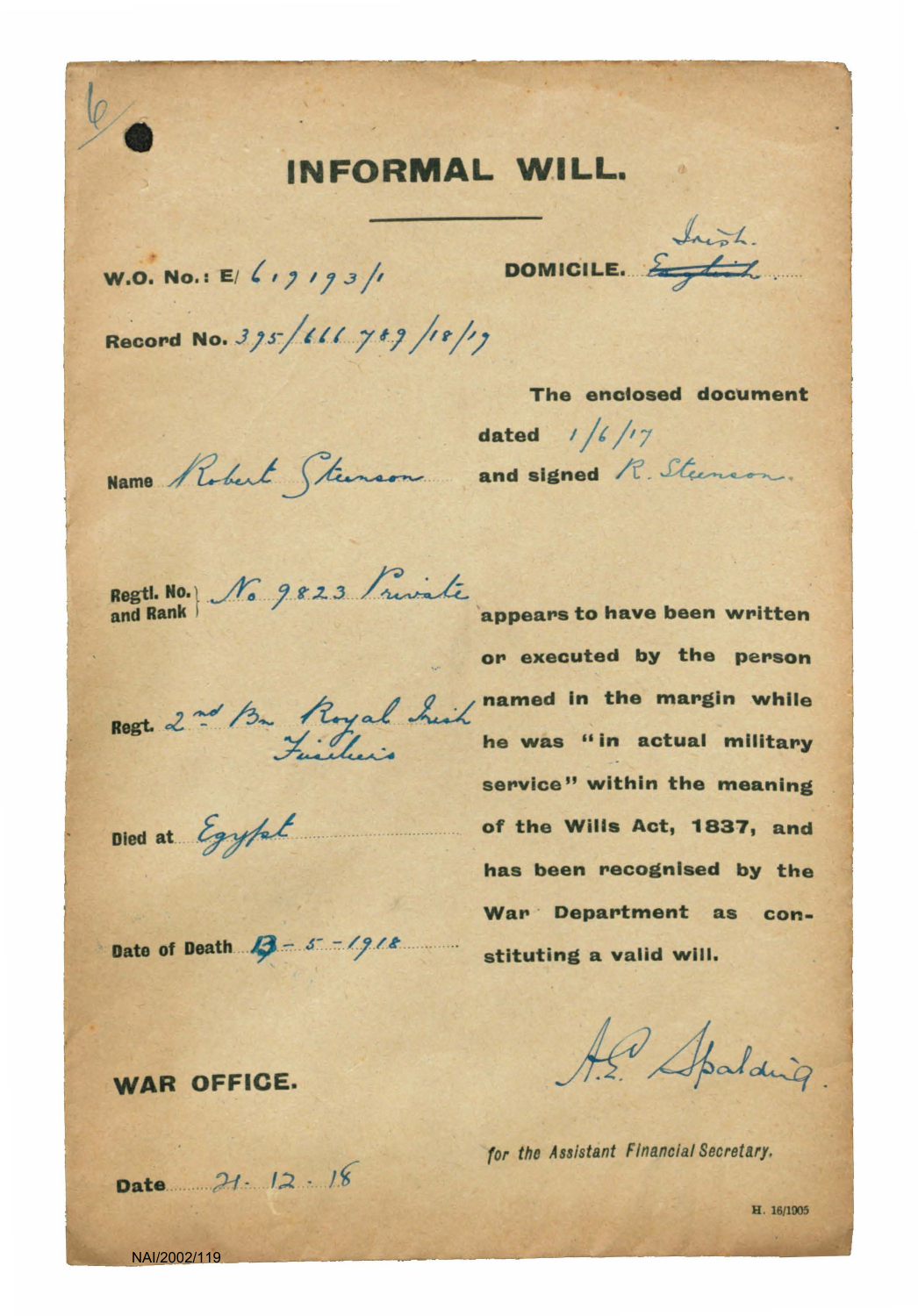$E[619195]$ 18 JUL 1918 9823, Phi. R. Steerison fairs  $167866$